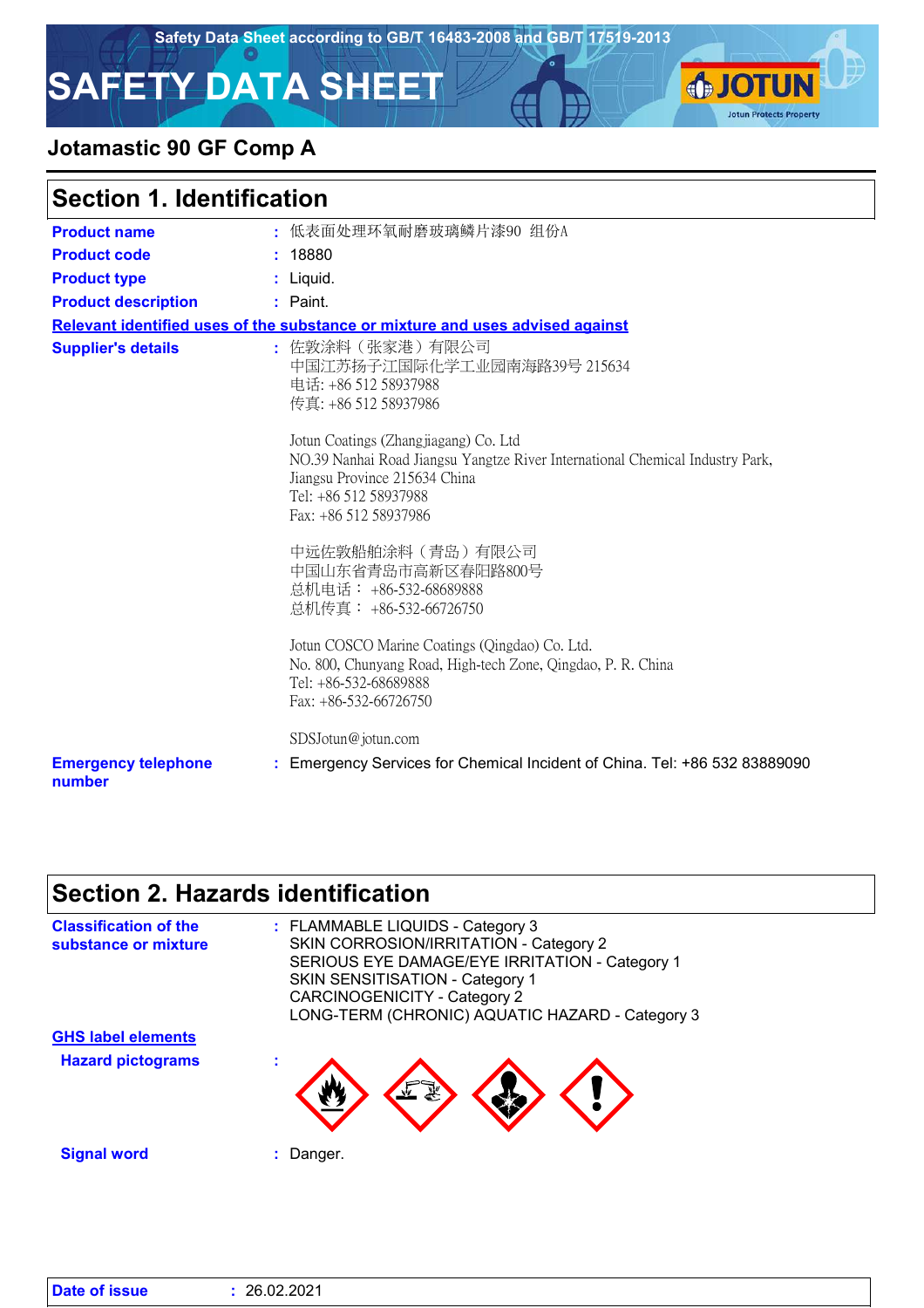# **Section 2. Hazards identification**

| <b>Hazard statements</b>        | : H226 - Flammable liquid and vapour.<br>H315 - Causes skin irritation.<br>H317 - May cause an allergic skin reaction.<br>H318 - Causes serious eye damage.<br>H351 - Suspected of causing cancer.<br>H412 - Harmful to aquatic life with long lasting effects.                                                                                                                                                                                                                                                   |
|---------------------------------|-------------------------------------------------------------------------------------------------------------------------------------------------------------------------------------------------------------------------------------------------------------------------------------------------------------------------------------------------------------------------------------------------------------------------------------------------------------------------------------------------------------------|
| <b>Precautionary statements</b> |                                                                                                                                                                                                                                                                                                                                                                                                                                                                                                                   |
| <b>Prevention</b>               | : P201 - Obtain special instructions before use.<br>P280 - Wear protective gloves, protective clothing and eye or face protection.<br>P210 - Keep away from heat, hot surfaces, sparks, open flames and other ignition<br>sources. No smoking.<br>P273 - Avoid release to the environment.<br>P261 - Avoid breathing vapour.                                                                                                                                                                                      |
| <b>Response</b>                 | : P308 + P313 - IF exposed or concerned: Get medical advice or attention.<br>P362 + P364 - Take off contaminated clothing and wash it before reuse.<br>P302 + P352 - IF ON SKIN: Wash with plenty of water.<br>P333 + P313 - If skin irritation or rash occurs: Get medical advice or attention.<br>P305 + P351 + P338, P310 - IF IN EYES: Rinse cautiously with water for several<br>minutes. Remove contact lenses, if present and easy to do. Continue rinsing.<br>Immediately call a POISON CENTER or doctor. |
| <b>Storage</b>                  | : P403 + P235 - Store in a well-ventilated place. Keep cool.                                                                                                                                                                                                                                                                                                                                                                                                                                                      |
| <b>Disposal</b>                 | : P501 - Dispose of contents and container in accordance with all local, regional,<br>national and international regulations.                                                                                                                                                                                                                                                                                                                                                                                     |

# **Section 3. Composition/information on ingredients**

| <b>Substance/mixture</b>                                                                                                                       | : Mixture          |
|------------------------------------------------------------------------------------------------------------------------------------------------|--------------------|
| Other means of<br>identification                                                                                                               | $:$ Not available. |
| <b>CAS number/other identifiers</b>                                                                                                            |                    |
| <b>CAS number</b>                                                                                                                              | : Not applicable.  |
| <b>EC</b> number                                                                                                                               | : Mixture.         |
| <b>Product code</b>                                                                                                                            | : 18880            |
| <b>Ingredient name</b>                                                                                                                         |                    |
| epoxy resin (MW $\leq$ 700)<br>4,4'-Isopropylidenediphenol, oligomeric reaction produ<br>2,3-epoxypropane, reaction products with fatty acids, |                    |

| epoxy resin (MW $\leq$ 700)                                               | $≤14$ | 1675-54-3      |
|---------------------------------------------------------------------------|-------|----------------|
| 4,4'-Isopropylidenediphenol, oligomeric reaction products with 1-chloro-  | ≤8.6  | 67989-52-0     |
| 2,3-epoxypropane, reaction products with fatty acids, C18-unsatd., dimers |       |                |
| xylene                                                                    | ≤10   | 1330-20-7      |
| hydrocarbons, c9-unsatd., polymd.                                         | ≤5    | 71302-83-5     |
| 2-methylpropan-1-ol                                                       | ≤5    | 78-83-1        |
| glycidyl ether of 3-alkyl phenol                                          | ≤5    | 68413-24-1     |
| benzyl alcohol                                                            | וצ≥   | $100 - 51 - 6$ |
| ethylbenzene                                                              | 2.5   | 100-41-4       |
| Phenol, methylstyrenated                                                  | ו≥ ≥  | 68512-30-1     |
| Phenol, styrenated                                                        | ≤1.5  | 61788-44-1     |

**Ingredient name % CAS number**

**There are no additional ingredients present which, within the current knowledge of the supplier and in the concentrations applicable, are classified as hazardous to health or the environment and hence require reporting in this section.**

**Occupational exposure limits, if available, are listed in Section 8.**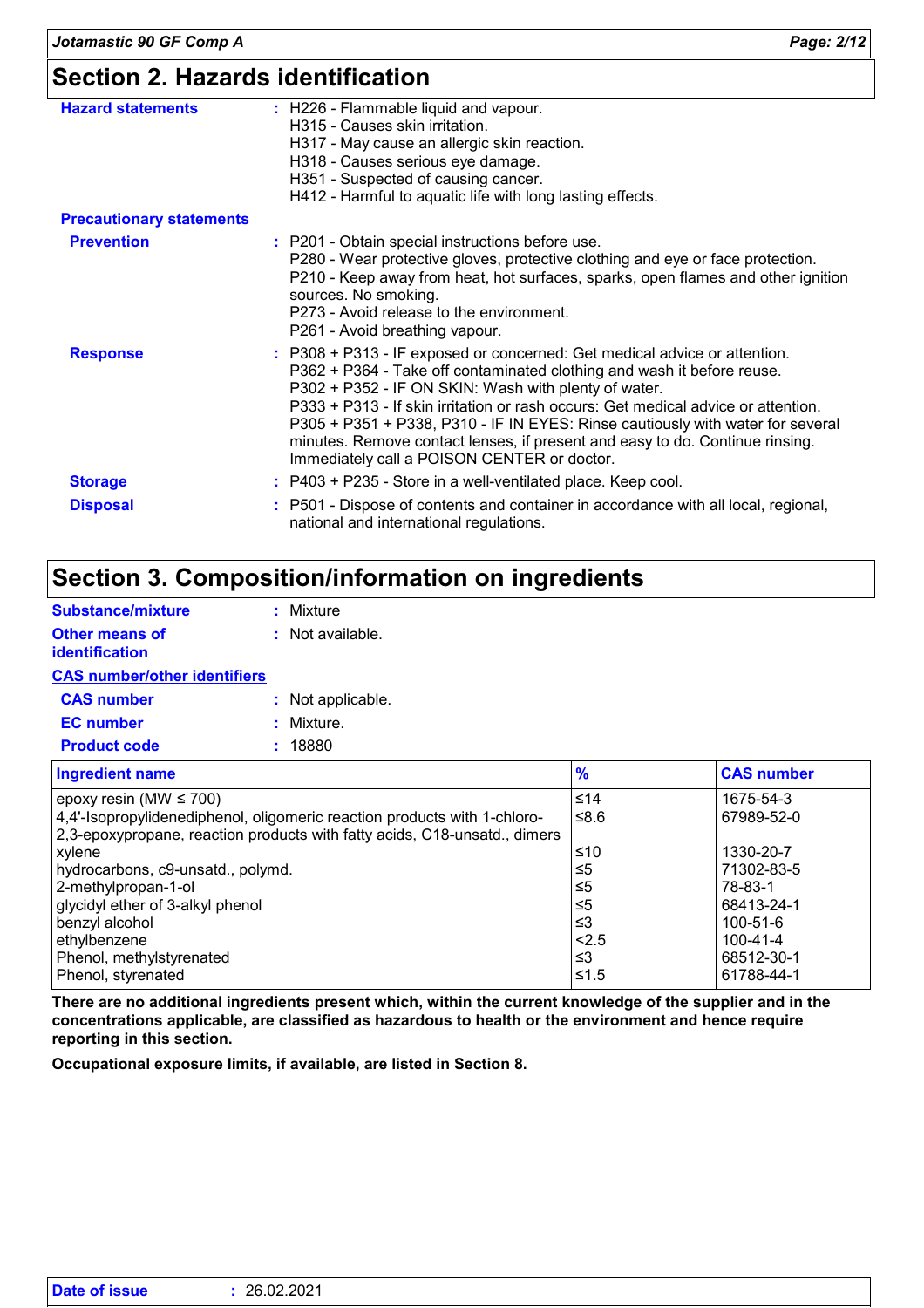# **Section 4. First aid measures**

| <b>Description of necessary first aid measures</b> |                                                                                                                                                                                                                                                                                                                                                                                                                                                                                                                                                                                                                                                                                                                                                                                                                                                                                      |
|----------------------------------------------------|--------------------------------------------------------------------------------------------------------------------------------------------------------------------------------------------------------------------------------------------------------------------------------------------------------------------------------------------------------------------------------------------------------------------------------------------------------------------------------------------------------------------------------------------------------------------------------------------------------------------------------------------------------------------------------------------------------------------------------------------------------------------------------------------------------------------------------------------------------------------------------------|
| <b>Eye contact</b>                                 | : Get medical attention immediately. Call a poison center or physician. Immediately<br>flush eyes with plenty of water, occasionally lifting the upper and lower eyelids.<br>Check for and remove any contact lenses. Continue to rinse for at least 10 minutes.<br>Chemical burns must be treated promptly by a physician.                                                                                                                                                                                                                                                                                                                                                                                                                                                                                                                                                          |
| <b>Inhalation</b>                                  | Get medical attention immediately. Call a poison center or physician. Remove<br>victim to fresh air and keep at rest in a position comfortable for breathing. If it is<br>suspected that fumes are still present, the rescuer should wear an appropriate mask<br>or self-contained breathing apparatus. If not breathing, if breathing is irregular or if<br>respiratory arrest occurs, provide artificial respiration or oxygen by trained personnel.<br>It may be dangerous to the person providing aid to give mouth-to-mouth<br>resuscitation. If unconscious, place in recovery position and get medical attention<br>immediately. Maintain an open airway. Loosen tight clothing such as a collar, tie,<br>belt or waistband.                                                                                                                                                  |
| <b>Skin contact</b>                                | Get medical attention immediately. Call a poison center or physician. Wash with<br>plenty of soap and water. Remove contaminated clothing and shoes. Wash<br>contaminated clothing thoroughly with water before removing it, or wear gloves.<br>Continue to rinse for at least 10 minutes. Chemical burns must be treated promptly<br>by a physician. In the event of any complaints or symptoms, avoid further exposure.<br>Wash clothing before reuse. Clean shoes thoroughly before reuse.                                                                                                                                                                                                                                                                                                                                                                                        |
| <b>Ingestion</b>                                   | Get medical attention immediately. Call a poison center or physician. Wash out<br>mouth with water. Remove dentures if any. Remove victim to fresh air and keep at<br>rest in a position comfortable for breathing. If material has been swallowed and the<br>exposed person is conscious, give small quantities of water to drink. Stop if the<br>exposed person feels sick as vomiting may be dangerous. Do not induce vomiting<br>unless directed to do so by medical personnel. If vomiting occurs, the head should<br>be kept low so that vomit does not enter the lungs. Chemical burns must be treated<br>promptly by a physician. Never give anything by mouth to an unconscious person.<br>If unconscious, place in recovery position and get medical attention immediately.<br>Maintain an open airway. Loosen tight clothing such as a collar, tie, belt or<br>waistband. |
| Most important symptoms/effects, acute and delayed |                                                                                                                                                                                                                                                                                                                                                                                                                                                                                                                                                                                                                                                                                                                                                                                                                                                                                      |
| <b>Potential acute health effects</b>              |                                                                                                                                                                                                                                                                                                                                                                                                                                                                                                                                                                                                                                                                                                                                                                                                                                                                                      |
| <b>Eye contact</b>                                 | : Causes serious eye damage.                                                                                                                                                                                                                                                                                                                                                                                                                                                                                                                                                                                                                                                                                                                                                                                                                                                         |
| <b>Inhalation</b>                                  | : No known significant effects or critical hazards.                                                                                                                                                                                                                                                                                                                                                                                                                                                                                                                                                                                                                                                                                                                                                                                                                                  |
| <b>Skin contact</b>                                | Causes skin irritation. May cause an allergic skin reaction.                                                                                                                                                                                                                                                                                                                                                                                                                                                                                                                                                                                                                                                                                                                                                                                                                         |
| <b>Ingestion</b>                                   | : No known significant effects or critical hazards.                                                                                                                                                                                                                                                                                                                                                                                                                                                                                                                                                                                                                                                                                                                                                                                                                                  |
| <b>Over-exposure signs/symptoms</b>                |                                                                                                                                                                                                                                                                                                                                                                                                                                                                                                                                                                                                                                                                                                                                                                                                                                                                                      |
| <b>Eye contact</b>                                 | : Adverse symptoms may include the following:<br>pain<br>watering<br>redness                                                                                                                                                                                                                                                                                                                                                                                                                                                                                                                                                                                                                                                                                                                                                                                                         |
| <b>Inhalation</b>                                  | No specific data.                                                                                                                                                                                                                                                                                                                                                                                                                                                                                                                                                                                                                                                                                                                                                                                                                                                                    |
| <b>Skin contact</b>                                | Adverse symptoms may include the following:<br>pain or irritation<br>redness<br>blistering may occur                                                                                                                                                                                                                                                                                                                                                                                                                                                                                                                                                                                                                                                                                                                                                                                 |
| <b>Ingestion</b>                                   | : Adverse symptoms may include the following:<br>stomach pains                                                                                                                                                                                                                                                                                                                                                                                                                                                                                                                                                                                                                                                                                                                                                                                                                       |
|                                                    | Indication of immediate medical attention and special treatment needed, if necessary                                                                                                                                                                                                                                                                                                                                                                                                                                                                                                                                                                                                                                                                                                                                                                                                 |
| <b>Notes to physician</b>                          | : Treat symptomatically. Contact poison treatment specialist immediately if large<br>quantities have been ingested or inhaled.                                                                                                                                                                                                                                                                                                                                                                                                                                                                                                                                                                                                                                                                                                                                                       |
| <b>Specific treatments</b>                         | : No specific treatment.                                                                                                                                                                                                                                                                                                                                                                                                                                                                                                                                                                                                                                                                                                                                                                                                                                                             |
| <b>Protection of first-aiders</b>                  | No action shall be taken involving any personal risk or without suitable training. If it<br>is suspected that fumes are still present, the rescuer should wear an appropriate<br>mask or self-contained breathing apparatus. It may be dangerous to the person<br>providing aid to give mouth-to-mouth resuscitation. Wash contaminated clothing<br>thoroughly with water before removing it, or wear gloves.                                                                                                                                                                                                                                                                                                                                                                                                                                                                        |

### **See toxicological information (Section 11)**

| <b>Date of issue</b> | 26.02.2021 |  |  |  |
|----------------------|------------|--|--|--|
|----------------------|------------|--|--|--|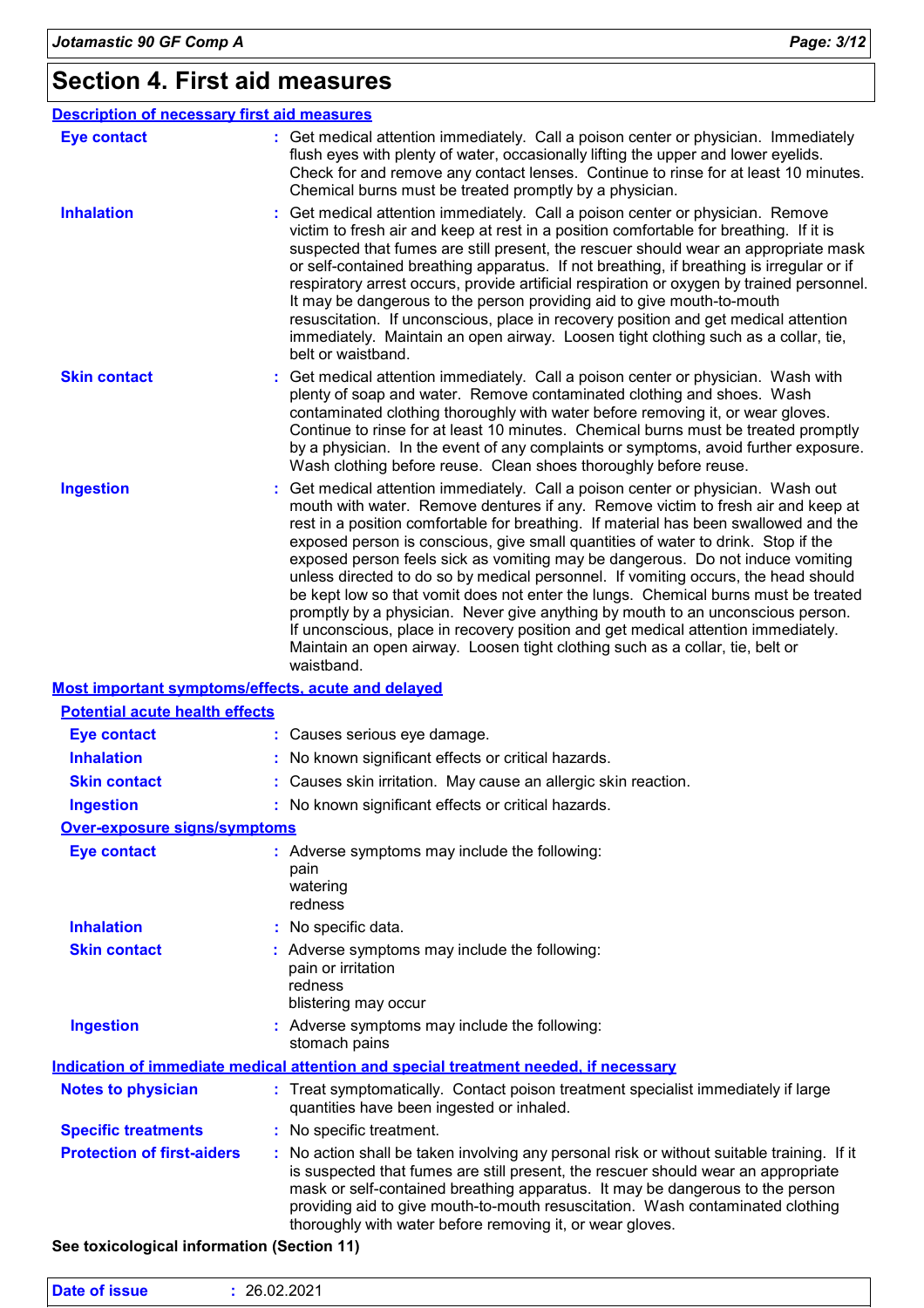### **Section 4. First aid measures**

### **Section 5. Firefighting measures**

| <b>Extinguishing media</b>                               |                                                                                                                                                                                                                                                                                                                                                                                                                                    |
|----------------------------------------------------------|------------------------------------------------------------------------------------------------------------------------------------------------------------------------------------------------------------------------------------------------------------------------------------------------------------------------------------------------------------------------------------------------------------------------------------|
| <b>Suitable extinguishing</b><br>media                   | : Use dry chemical, $CO2$ , water spray (fog) or foam.                                                                                                                                                                                                                                                                                                                                                                             |
| <b>Unsuitable extinguishing</b><br>media                 | : Do not use water jet.                                                                                                                                                                                                                                                                                                                                                                                                            |
| <b>Specific hazards arising</b><br>from the chemical     | : Flammable liquid and vapour. Runoff to sewer may create fire or explosion hazard.<br>In a fire or if heated, a pressure increase will occur and the container may burst, with<br>the risk of a subsequent explosion. This material is harmful to aquatic life with long<br>lasting effects. Fire water contaminated with this material must be contained and<br>prevented from being discharged to any waterway, sewer or drain. |
| <b>Hazardous thermal</b><br>decomposition products       | : Decomposition products may include the following materials:<br>carbon dioxide<br>carbon monoxide<br>halogenated compounds<br>metal oxide/oxides                                                                                                                                                                                                                                                                                  |
| <b>Special protective actions</b><br>for fire-fighters   | : Promptly isolate the scene by removing all persons from the vicinity of the incident if<br>there is a fire. No action shall be taken involving any personal risk or without<br>suitable training. Move containers from fire area if this can be done without risk.<br>Use water spray to keep fire-exposed containers cool.                                                                                                      |
| <b>Special protective</b><br>equipment for fire-fighters | : Fire-fighters should wear appropriate protective equipment and self-contained<br>breathing apparatus (SCBA) with a full face-piece operated in positive pressure<br>mode.                                                                                                                                                                                                                                                        |

## **Section 6. Accidental release measures**

### **Personal precautions, protective equipment and emergency procedures**

| For non-emergency<br>personnel                              | : No action shall be taken involving any personal risk or without suitable training.<br>Evacuate surrounding areas. Keep unnecessary and unprotected personnel from<br>entering. Do not touch or walk through spilt material. Shut off all ignition sources.<br>No flares, smoking or flames in hazard area. Do not breathe vapour or mist.<br>Provide adequate ventilation. Wear appropriate respirator when ventilation is<br>inadequate. Put on appropriate personal protective equipment.                                                                                                                                                                                                                                                                           |
|-------------------------------------------------------------|-------------------------------------------------------------------------------------------------------------------------------------------------------------------------------------------------------------------------------------------------------------------------------------------------------------------------------------------------------------------------------------------------------------------------------------------------------------------------------------------------------------------------------------------------------------------------------------------------------------------------------------------------------------------------------------------------------------------------------------------------------------------------|
| For emergency responders :                                  | If specialised clothing is required to deal with the spillage, take note of any<br>information in Section 8 on suitable and unsuitable materials. See also the<br>information in "For non-emergency personnel".                                                                                                                                                                                                                                                                                                                                                                                                                                                                                                                                                         |
| <b>Environmental precautions</b>                            | : Avoid dispersal of spilt material and runoff and contact with soil, waterways, drains<br>and sewers. Inform the relevant authorities if the product has caused environmental<br>pollution (sewers, waterways, soil or air). Water polluting material. May be harmful<br>to the environment if released in large quantities.                                                                                                                                                                                                                                                                                                                                                                                                                                           |
| <b>Methods and material for containment and cleaning up</b> |                                                                                                                                                                                                                                                                                                                                                                                                                                                                                                                                                                                                                                                                                                                                                                         |
| <b>Small spill</b>                                          | : Stop leak if without risk. Move containers from spill area. Use spark-proof tools and<br>explosion-proof equipment. Dilute with water and mop up if water-soluble.<br>Alternatively, or if water-insoluble, absorb with an inert dry material and place in an<br>appropriate waste disposal container. Dispose of via a licensed waste disposal<br>contractor.                                                                                                                                                                                                                                                                                                                                                                                                        |
| <b>Large spill</b>                                          | : Stop leak if without risk. Move containers from spill area. Use spark-proof tools and<br>explosion-proof equipment. Approach the release from upwind. Prevent entry into<br>sewers, water courses, basements or confined areas. Wash spillages into an<br>effluent treatment plant or proceed as follows. Contain and collect spillage with non-<br>combustible, absorbent material e.g. sand, earth, vermiculite or diatomaceous earth<br>and place in container for disposal according to local regulations (see Section 13).<br>Dispose of via a licensed waste disposal contractor. Contaminated absorbent<br>material may pose the same hazard as the spilt product. Note: see Section 1 for<br>emergency contact information and Section 13 for waste disposal. |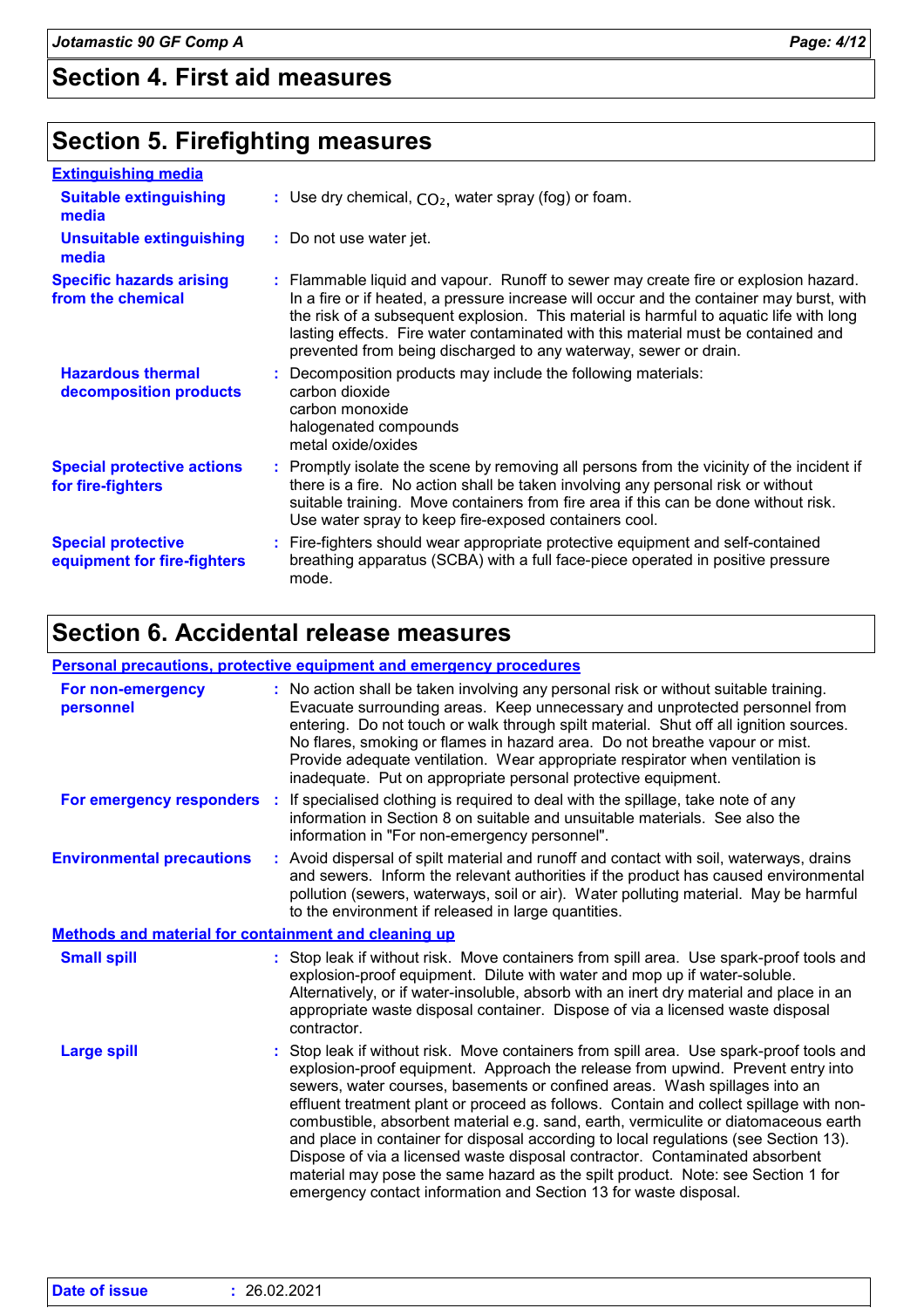# **Section 7. Handling and storage**

| <b>Precautions for safe handling</b>                                      |                                                                                                                                                                                                                                                                                                                                                                                                                                                                                                                                                                                                                                                                                                                                                                                                                                                                                                                                                                                                                                                                                                                                                                          |
|---------------------------------------------------------------------------|--------------------------------------------------------------------------------------------------------------------------------------------------------------------------------------------------------------------------------------------------------------------------------------------------------------------------------------------------------------------------------------------------------------------------------------------------------------------------------------------------------------------------------------------------------------------------------------------------------------------------------------------------------------------------------------------------------------------------------------------------------------------------------------------------------------------------------------------------------------------------------------------------------------------------------------------------------------------------------------------------------------------------------------------------------------------------------------------------------------------------------------------------------------------------|
| <b>Protective measures</b>                                                | : Put on appropriate personal protective equipment (see Section 8). Persons with a<br>history of skin sensitization problems should not be employed in any process in<br>which this product is used. Avoid exposure - obtain special instructions before use.<br>Do not handle until all safety precautions have been read and understood. Do not<br>get in eyes or on skin or clothing. Do not breathe vapour or mist. Do not ingest.<br>Avoid release to the environment. Use only with adequate ventilation. Wear<br>appropriate respirator when ventilation is inadequate. Do not enter storage areas<br>and confined spaces unless adequately ventilated. Keep in the original container or<br>an approved alternative made from a compatible material, kept tightly closed when<br>not in use. Store and use away from heat, sparks, open flame or any other ignition<br>source. Use explosion-proof electrical (ventilating, lighting and material handling)<br>equipment. Use only non-sparking tools. Take precautionary measures against<br>electrostatic discharges. Empty containers retain product residue and can be<br>hazardous. Do not reuse container. |
| <b>Advice on general</b><br>occupational hygiene                          | Eating, drinking and smoking should be prohibited in areas where this material is<br>handled, stored and processed. Workers should wash hands and face before<br>eating, drinking and smoking. Remove contaminated clothing and protective<br>equipment before entering eating areas. See also Section 8 for additional<br>information on hygiene measures.                                                                                                                                                                                                                                                                                                                                                                                                                                                                                                                                                                                                                                                                                                                                                                                                              |
| <b>Conditions for safe storage,</b><br>including any<br>incompatibilities | Store in accordance with local regulations. Store in a segregated and approved<br>area. Store in original container protected from direct sunlight in a dry, cool and well-<br>ventilated area, away from incompatible materials (see Section 10) and food and<br>drink. Store locked up. Eliminate all ignition sources. Separate from oxidising<br>materials. Keep container tightly closed and sealed until ready for use. Containers<br>that have been opened must be carefully resealed and kept upright to prevent<br>leakage. Do not store in unlabelled containers. Use appropriate containment to<br>avoid environmental contamination. See Section 10 for incompatible materials<br>before handling or use.                                                                                                                                                                                                                                                                                                                                                                                                                                                    |

# **Section 8. Exposure controls/personal protection**

### **Control parameters**

#### **Occupational exposure limits**

| <b>Ingredient name</b>                            |                                                                                                                                                                                                                                                                                                                                                                                                                                                                                     | <b>Exposure limits</b>                                                                                          |
|---------------------------------------------------|-------------------------------------------------------------------------------------------------------------------------------------------------------------------------------------------------------------------------------------------------------------------------------------------------------------------------------------------------------------------------------------------------------------------------------------------------------------------------------------|-----------------------------------------------------------------------------------------------------------------|
| xylene                                            |                                                                                                                                                                                                                                                                                                                                                                                                                                                                                     | GBZ 2.1 (China, 8/2019).<br>PC-STEL: 100 mg/m <sup>3</sup> 15 minutes.<br>PC-TWA: 50 mg/m <sup>3</sup> 8 hours. |
| 2-methylpropan-1-ol                               |                                                                                                                                                                                                                                                                                                                                                                                                                                                                                     | ACGIH TLV (United States, 3/2020).<br>TWA: 152 mg/m <sup>3</sup> 8 hours.<br>TWA: 50 ppm 8 hours.               |
| ethylbenzene                                      | GBZ 2.1 (China, 8/2019).<br>PC-TWA: 100 mg/m <sup>3</sup> 8 hours.<br>PC-STEL: 150 mg/m <sup>3</sup> 15 minutes.                                                                                                                                                                                                                                                                                                                                                                    |                                                                                                                 |
| <b>Recommended monitoring</b><br>procedures       | If this product contains ingredients with exposure limits, personal, workplace<br>atmosphere or biological monitoring may be required to determine the effectiveness<br>of the ventilation or other control measures and/or the necessity to use respiratory<br>protective equipment. Reference should be made to appropriate monitoring<br>standards. Reference to national guidance documents for methods for the<br>determination of hazardous substances will also be required. |                                                                                                                 |
| <b>Appropriate engineering</b><br><b>controls</b> | : Use only with adequate ventilation. Use process enclosures, local exhaust<br>ventilation or other engineering controls to keep worker exposure to airborne<br>contaminants below any recommended or statutory limits. The engineering controls<br>also need to keep gas, vapour or dust concentrations below any lower explosive<br>limits. Use explosion-proof ventilation equipment.                                                                                            |                                                                                                                 |
| <b>Environmental exposure</b><br><b>controls</b>  | : Emissions from ventilation or work process equipment should be checked to ensure<br>they comply with the requirements of environmental protection legislation. In some<br>cases, fume scrubbers, filters or engineering modifications to the process                                                                                                                                                                                                                              |                                                                                                                 |

equipment will be necessary to reduce emissions to acceptable levels.

**Individual protection measures**

| Date of issue | 26.02.2021 |  |  |
|---------------|------------|--|--|
|---------------|------------|--|--|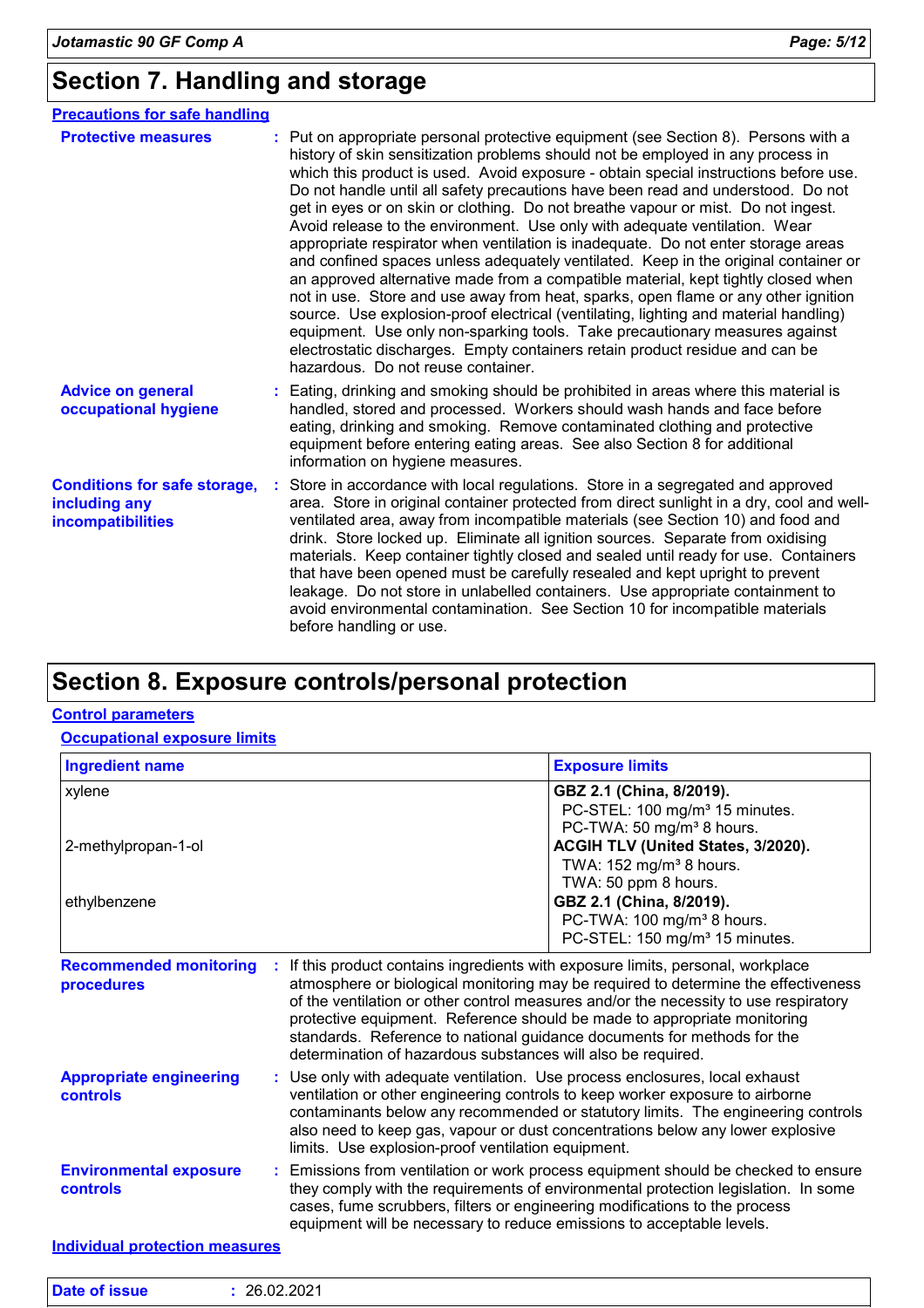# **Section 8. Exposure controls/personal protection**

| <b>Hygiene measures</b>       | : Wash hands, forearms and face thoroughly after handling chemical products, before<br>eating, smoking and using the lavatory and at the end of the working period.<br>Appropriate techniques should be used to remove potentially contaminated clothing.<br>Contaminated work clothing should not be allowed out of the workplace. Wash<br>contaminated clothing before reusing. Ensure that eyewash stations and safety<br>showers are close to the workstation location.                                                                                                                                                                                                                                                                                                                                                       |
|-------------------------------|-----------------------------------------------------------------------------------------------------------------------------------------------------------------------------------------------------------------------------------------------------------------------------------------------------------------------------------------------------------------------------------------------------------------------------------------------------------------------------------------------------------------------------------------------------------------------------------------------------------------------------------------------------------------------------------------------------------------------------------------------------------------------------------------------------------------------------------|
| <b>Eye protection</b>         | Safety eyewear complying to EN 166 should be used when a risk assessment<br>indicates this is necessary to avoid exposure to liquid splashes, mists, gases or<br>dusts. If contact is possible, the following protection should be worn, unless the<br>assessment indicates a higher degree of protection: chemical splash goggles and/<br>or face shield. If inhalation hazards exist, a full-face respirator may be required<br>instead.                                                                                                                                                                                                                                                                                                                                                                                        |
| <b>Skin protection</b>        |                                                                                                                                                                                                                                                                                                                                                                                                                                                                                                                                                                                                                                                                                                                                                                                                                                   |
| <b>Hand protection</b>        | : Chemical-resistant, impervious gloves complying with an approved standard should<br>be worn at all times when handling chemical products if a risk assessment indicates<br>this is necessary. Considering the parameters specified by the glove manufacturer,<br>check during use that the gloves are still retaining their protective properties. It<br>should be noted that the time to breakthrough for any glove material may be<br>different for different glove manufacturers. In the case of mixtures, consisting of<br>several substances, the protection time of the gloves cannot be accurately<br>estimated.                                                                                                                                                                                                         |
|                               | There is no one glove material or combination of materials that will give unlimited<br>resistance to any individual or combination of chemicals.<br>The breakthrough time must be greater than the end use time of the product.<br>The instructions and information provided by the glove manufacturer on use,<br>storage, maintenance and replacement must be followed.<br>Gloves should be replaced regularly and if there is any sign of damage to the glove<br>material.<br>Always ensure that gloves are free from defects and that they are stored and used<br>correctly.<br>The performance or effectiveness of the glove may be reduced by physical/chemical<br>damage and poor maintenance.<br>Barrier creams may help to protect the exposed areas of the skin but should not be<br>applied once exposure has occurred. |
|                               | Wear suitable gloves tested to EN374.<br>Recommended, gloves(breakthrough time) > 8 hours: Responder, Viton®, 4H,<br>Teflon<br>Not recommended, gloves(breakthrough time) < 1 hour: PVC<br>May be used, gloves(breakthrough time) 4 - 8 hours: butyl rubber, nitrile rubber,<br>neoprene, polyvinyl alcohol (PVA)                                                                                                                                                                                                                                                                                                                                                                                                                                                                                                                 |
| <b>Body protection</b>        | Personal protective equipment for the body should be selected based on the task<br>being performed and the risks involved and should be approved by a specialist<br>before handling this product. When there is a risk of ignition from static electricity,<br>wear anti-static protective clothing. For the greatest protection from static<br>discharges, clothing should include anti-static overalls, boots and gloves.                                                                                                                                                                                                                                                                                                                                                                                                       |
| <b>Other skin protection</b>  | : Appropriate footwear and any additional skin protection measures should be<br>selected based on the task being performed and the risks involved and should be<br>approved by a specialist before handling this product.                                                                                                                                                                                                                                                                                                                                                                                                                                                                                                                                                                                                         |
| <b>Respiratory protection</b> | Based on the hazard and potential for exposure, select a respirator that meets the<br>appropriate standard or certification. Respirators must be used according to a<br>respiratory protection program to ensure proper fitting, training, and other important<br>aspects of use.                                                                                                                                                                                                                                                                                                                                                                                                                                                                                                                                                 |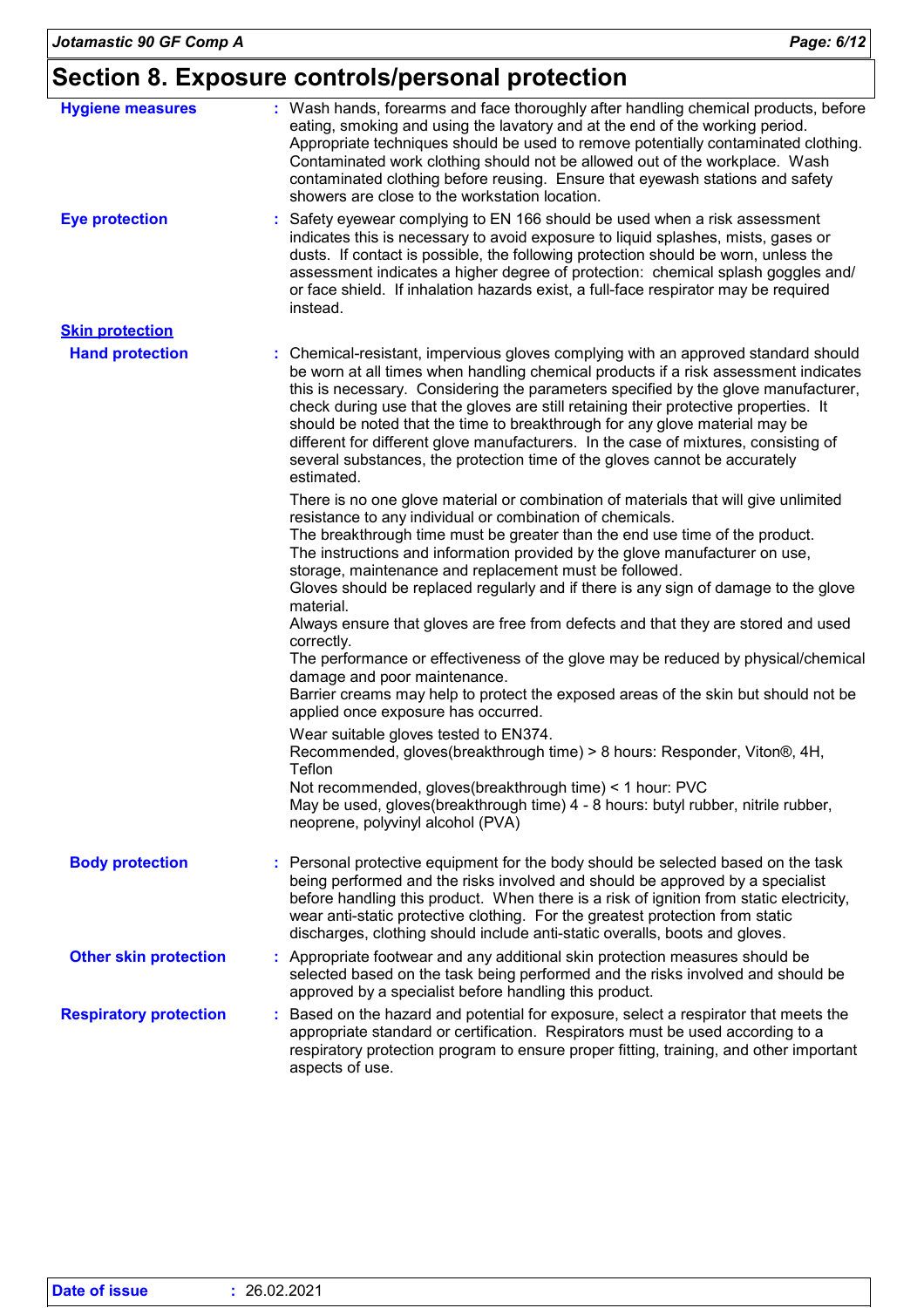# **Section 9. Physical and chemical properties**

| <b>Appearance</b>                                 |                                                                                                                                             |
|---------------------------------------------------|---------------------------------------------------------------------------------------------------------------------------------------------|
| <b>Physical state</b>                             | : Liquid.                                                                                                                                   |
| <b>Colour</b>                                     | $:$ grey, red                                                                                                                               |
| <b>Odour</b>                                      | Characteristic.                                                                                                                             |
| <b>Odour threshold</b>                            | Not available.                                                                                                                              |
| pH                                                | : Not applicable.                                                                                                                           |
| <b>Melting point</b>                              | Not applicable.                                                                                                                             |
| <b>Boiling point</b>                              | : Lowest known value: $108^{\circ}$ C (226.4 $^{\circ}$ F) (2-methylpropan-1-ol). Weighted average:<br>228.81°C (443.9°F)                   |
| <b>Flash point</b>                                | : Closed cup: $33^{\circ}$ C (91.4 $^{\circ}$ F)                                                                                            |
| <b>Burning time</b>                               | : Not applicable.                                                                                                                           |
| <b>Burning rate</b>                               | : Not applicable.                                                                                                                           |
| <b>Evaporation rate</b>                           | Highest known value: 0.84 (ethylbenzene) Weighted average: 0.6compared with<br>butyl acetate                                                |
| <b>Flammability (solid, gas)</b>                  | : Not applicable.                                                                                                                           |
| Lower and upper explosive<br>(flammable) limits   | $: 0.8 - 13%$                                                                                                                               |
| <b>Vapour pressure</b>                            | : Highest known value: <1.6 kPa (<12 mm Hg) (at $20^{\circ}$ C) (2-methylpropan-1-ol).<br>Weighted average: 0.37 kPa (2.78 mm Hg) (at 20°C) |
| <b>Vapour density</b>                             | : Highest known value: 11.7 (Air = 1) (epoxy resin (MW $\leq$ 700)). Weighted average:<br>7.74 (Air = 1)                                    |
| <b>Relative density</b>                           | : 1.506 to 1.589 g/cm <sup>3</sup>                                                                                                          |
| <b>Solubility</b>                                 | Insoluble in the following materials: cold water and hot water.                                                                             |
| <b>Partition coefficient: n-</b><br>octanol/water | : Not available.                                                                                                                            |
| <b>Auto-ignition temperature</b>                  | : Lowest known value: >375°C (>707°F) (hydrocarbons, c9-unsatd., polymd.).                                                                  |
| <b>Decomposition temperature</b>                  | : Not available.                                                                                                                            |
| <b>SADT</b>                                       | : Not available.                                                                                                                            |
| <b>Viscosity</b>                                  | : Kinematic (40°C): >0.205 cm <sup>2</sup> /s (>20.5 mm <sup>2</sup> /s)                                                                    |

# **Section 10. Stability and reactivity**

| <b>Reactivity</b>                            | : No specific test data related to reactivity available for this product or its ingredients.                                                                                 |
|----------------------------------------------|------------------------------------------------------------------------------------------------------------------------------------------------------------------------------|
| <b>Chemical stability</b>                    | : The product is stable.                                                                                                                                                     |
| <b>Possibility of hazardous</b><br>reactions | : Under normal conditions of storage and use, hazardous reactions will not occur.                                                                                            |
| <b>Conditions to avoid</b>                   | : Avoid all possible sources of ignition (spark or flame). Do not pressurise, cut, weld,<br>braze, solder, drill, grind or expose containers to heat or sources of ignition. |
| <b>Incompatible materials</b>                | : Keep away from the following materials to prevent strong exothermic reactions:<br>oxidising agents, strong alkalis, strong acids.                                          |
| <b>Hazardous decomposition</b><br>products   | : Under normal conditions of storage and use, hazardous decomposition products<br>should not be produced.                                                                    |
|                                              |                                                                                                                                                                              |

Fine dust clouds may form explosive mixtures with air.

### **Section 11. Toxicological information**

**Information on toxicological effects**

**Acute toxicity**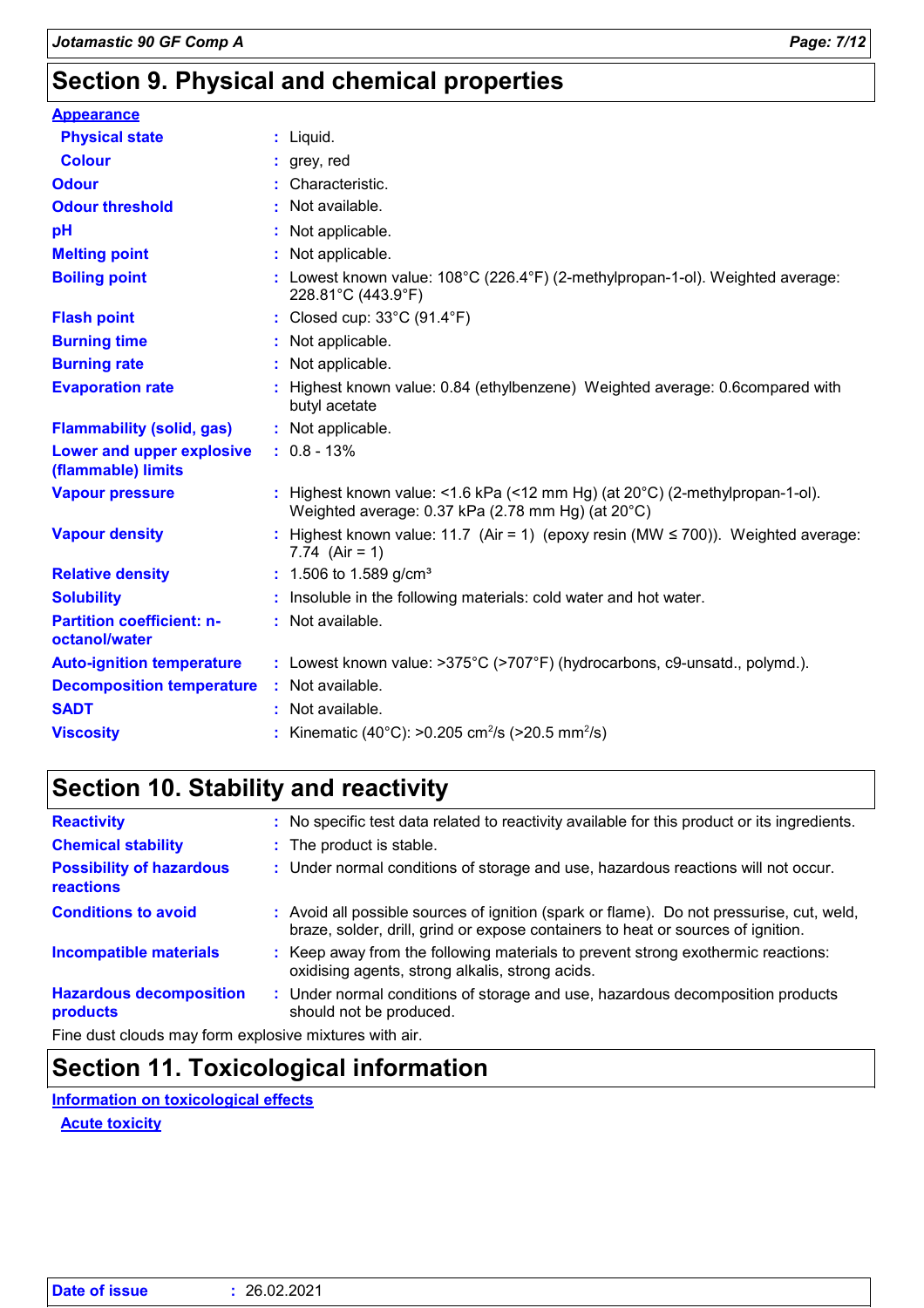# **Section 11. Toxicological information**

| <b>Product/ingredient name</b> | <b>Result</b>                 | <b>Species</b> | <b>Dose</b>             | <b>Exposure</b>          |
|--------------------------------|-------------------------------|----------------|-------------------------|--------------------------|
| epoxy resin (MW $\leq$ 700)    | LD50 Dermal                   | Rabbit         | $20$ g/kg               |                          |
|                                | LD50 Oral                     | Mouse          | 15600 mg/kg             |                          |
| xylene                         | <b>LC50 Inhalation Vapour</b> | Rat            | $20$ mg/l               | 4 hours                  |
|                                | LD50 Oral                     | Rat            | 4300 mg/kg              |                          |
|                                | <b>TDLo Dermal</b>            | Rabbit         | 4300 mg/kg              |                          |
| 2-methylpropan-1-ol            | <b>LC50 Inhalation Vapour</b> | Rat            | 19200 mg/m <sup>3</sup> | 4 hours                  |
|                                | LD50 Dermal                   | Rabbit         | 3400 mg/kg              |                          |
|                                | LD50 Oral                     | Rat            | 2460 mg/kg              |                          |
| benzyl alcohol                 | LD50 Oral                     | Rat            | 1230 mg/kg              |                          |
| ethylbenzene                   | <b>LC50 Inhalation Vapour</b> | Rat - Male     | $17.8$ mg/l             | 4 hours                  |
|                                | LD50 Dermal                   | Rabbit         | >5000 mg/kg             |                          |
|                                | LD50 Oral                     | Rat            | 3500 mg/kg              | $\overline{\phantom{0}}$ |
| Phenol, styrenated             | LD50 Dermal                   | Rabbit         | >5010 mg/kg             |                          |
|                                | LD50 Oral                     | Rat            | 2500 mg/kg              |                          |

### **Irritation/Corrosion**

| <b>Product/ingredient name</b> | <b>Result</b>          | <b>Species</b> | <b>Score</b> | <b>Exposure</b> | <b>Observation</b> |
|--------------------------------|------------------------|----------------|--------------|-----------------|--------------------|
| epoxy resin (MW $\leq$ 700)    | Eyes - Severe irritant | Rabbit         |              | 24 hours 2      |                    |
|                                |                        |                |              | milligrams      |                    |
|                                | Skin - Mild irritant   | Rabbit         |              | 500             |                    |
|                                |                        |                |              | milligrams      |                    |
| xylene                         | Eyes - Mild irritant   | Rabbit         |              | 87 milligrams   |                    |
|                                | Skin - Mild irritant   | Rat            |              | 8 hours 60      |                    |
|                                |                        |                |              | microliters     |                    |
| 2-methylpropan-1-ol            | Eyes - Irritant        | Mammal -       |              |                 |                    |
|                                |                        | species        |              |                 |                    |
|                                |                        | unspecified    |              |                 |                    |
|                                | Skin - Mild irritant   | Mammal -       |              |                 |                    |
|                                |                        | species        |              |                 |                    |
|                                |                        | unspecified    |              |                 |                    |
| benzyl alcohol                 | Eyes - Mild irritant   | Mammal -       |              |                 |                    |
|                                |                        | species        |              |                 |                    |
|                                |                        | unspecified    |              |                 |                    |
| Phenol, methylstyrenated       | Skin - Mild irritant   | Mammal -       |              |                 |                    |
|                                |                        | species        |              |                 |                    |
|                                |                        | unspecified    |              |                 |                    |
| Phenol, styrenated             | Eyes - Mild irritant   | Rabbit         |              | 0.1 Mililiters  |                    |
|                                | Skin - Mild irritant   | Rabbit         |              | 0.5 Mililiters  | $\blacksquare$     |
|                                | Skin - Mild irritant   | Mammal -       |              |                 |                    |
|                                |                        | species        |              |                 |                    |
|                                |                        | unspecified    |              |                 |                    |

### **Sensitisation**

| <b>Product/ingredient name</b>               | <b>Route of</b><br>exposure | <b>Species</b>                  | <b>Result</b> |
|----------------------------------------------|-----------------------------|---------------------------------|---------------|
| epoxy resin (MW $\leq$ 700)                  | skin                        | Mammal - species<br>unspecified | Sensitising   |
| hydrocarbons,<br>C9-unsaturated, polymerized | skin                        | Mammal - species<br>unspecified | Sensitising   |
| glycidyl ether of 3-alkyl<br>phenol          | skin                        | Mammal - species<br>unspecified | Sensitising   |
| Phenol, methylstyrenated                     | skin                        | Mammal - species<br>unspecified | Sensitising   |
| Phenol, styrenated                           | skin                        | Mammal - species<br>unspecified | Sensitising   |

### **Mutagenicity**

Not available.

### **Carcinogenicity**

Not available.

### **Reproductive toxicity**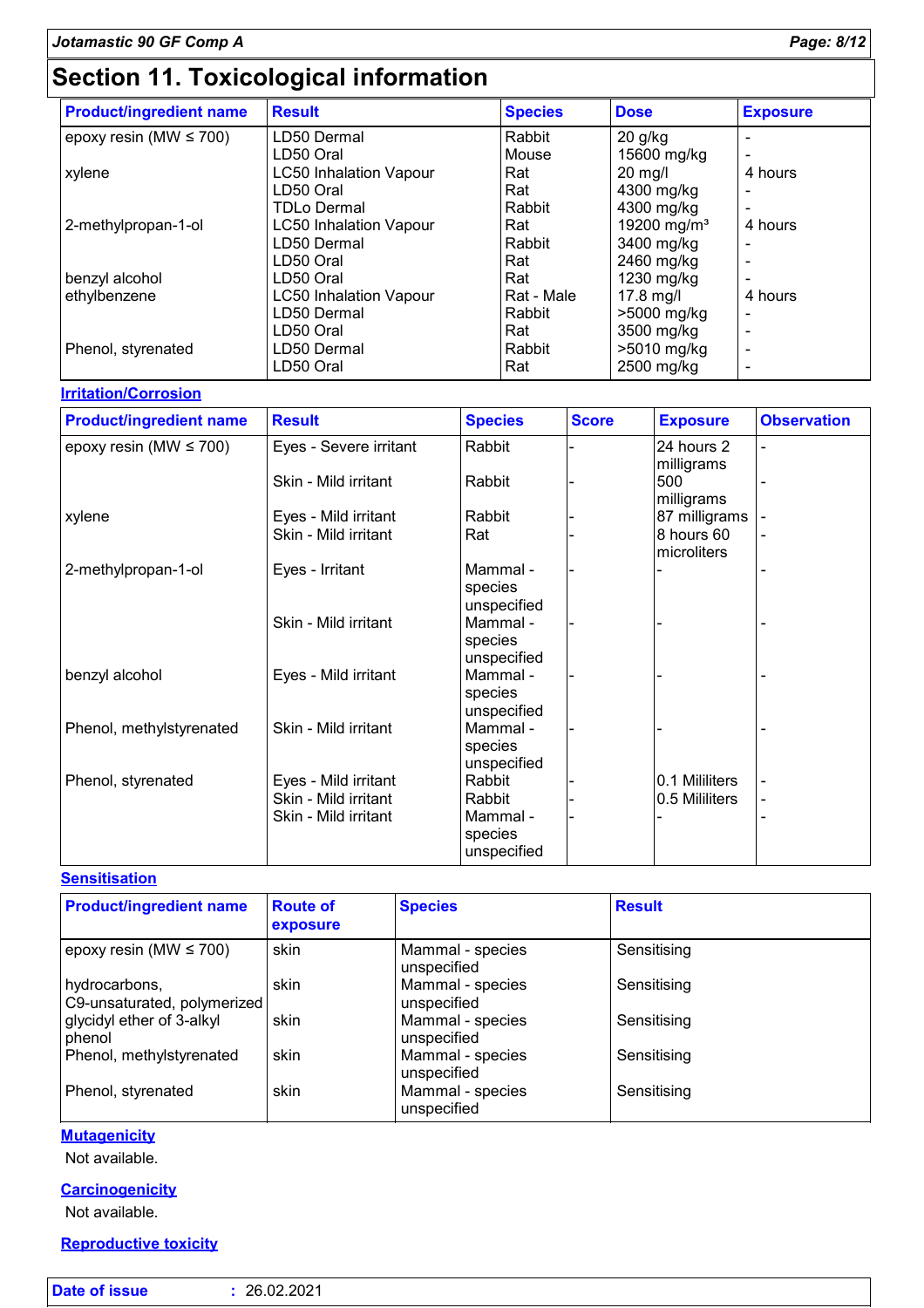# **Section 11. Toxicological information**

Not available.

### **Teratogenicity**

Not available.

### **Specific target organ toxicity (single exposure)**

| <b>Name</b>         | <b>Category</b> | <b>Route of</b><br>exposure | <b>Target organs</b>                   |
|---------------------|-----------------|-----------------------------|----------------------------------------|
| xylene              | Category 3      |                             | <b>Respiratory tract</b><br>irritation |
| 2-methylpropan-1-ol | Category 3      |                             | Respiratory tract<br>irritation        |
|                     | Category 3      |                             | Narcotic effects                       |

### **Specific target organ toxicity (repeated exposure)**

| <b>Name</b>  | <b>Category</b> | <b>Route of</b><br><b>exposure</b> | <b>Target organs</b> |
|--------------|-----------------|------------------------------------|----------------------|
| ethylbenzene | Category 2      | . .                                |                      |

### **Aspiration hazard**

| <b>Name</b>   | <b>Result</b>                         |
|---------------|---------------------------------------|
| <b>xylene</b> | ASPIRATION HAZARD - Category 1        |
| lethvlbenzene | <b>ASPIRATION HAZARD - Category 1</b> |

| <b>Information on likely routes : Not available.</b><br>of exposure |                                                                                                      |  |  |
|---------------------------------------------------------------------|------------------------------------------------------------------------------------------------------|--|--|
| <b>Potential acute health effects</b>                               |                                                                                                      |  |  |
| <b>Eye contact</b>                                                  | : Causes serious eye damage.                                                                         |  |  |
| <b>Inhalation</b>                                                   | No known significant effects or critical hazards.                                                    |  |  |
| <b>Skin contact</b>                                                 | : Causes skin irritation. May cause an allergic skin reaction.                                       |  |  |
| <b>Ingestion</b>                                                    | : No known significant effects or critical hazards.                                                  |  |  |
|                                                                     | Symptoms related to the physical, chemical and toxicological characteristics                         |  |  |
| <b>Eye contact</b>                                                  | : Adverse symptoms may include the following:<br>pain<br>watering<br>redness                         |  |  |
| <b>Inhalation</b>                                                   | : No specific data.                                                                                  |  |  |
| <b>Skin contact</b>                                                 | Adverse symptoms may include the following:<br>pain or irritation<br>redness<br>blistering may occur |  |  |
| <b>Ingestion</b>                                                    | : Adverse symptoms may include the following:<br>stomach pains                                       |  |  |
|                                                                     | Delayed and immediate effects as well as chronic effects from short and long-term exposure           |  |  |
| <b>Short term exposure</b>                                          |                                                                                                      |  |  |
| <b>Potential immediate</b><br>effects                               | : Not available.                                                                                     |  |  |
| <b>Potential delayed effects</b>                                    | : Not available.                                                                                     |  |  |
| <b>Long term exposure</b>                                           |                                                                                                      |  |  |
| <b>Potential immediate</b><br>effects                               | : Not available.                                                                                     |  |  |
| <b>Potential delayed effects</b>                                    | $:$ Not available.                                                                                   |  |  |
| <b>Potential chronic health effects</b>                             |                                                                                                      |  |  |
| Not available.                                                      |                                                                                                      |  |  |
|                                                                     |                                                                                                      |  |  |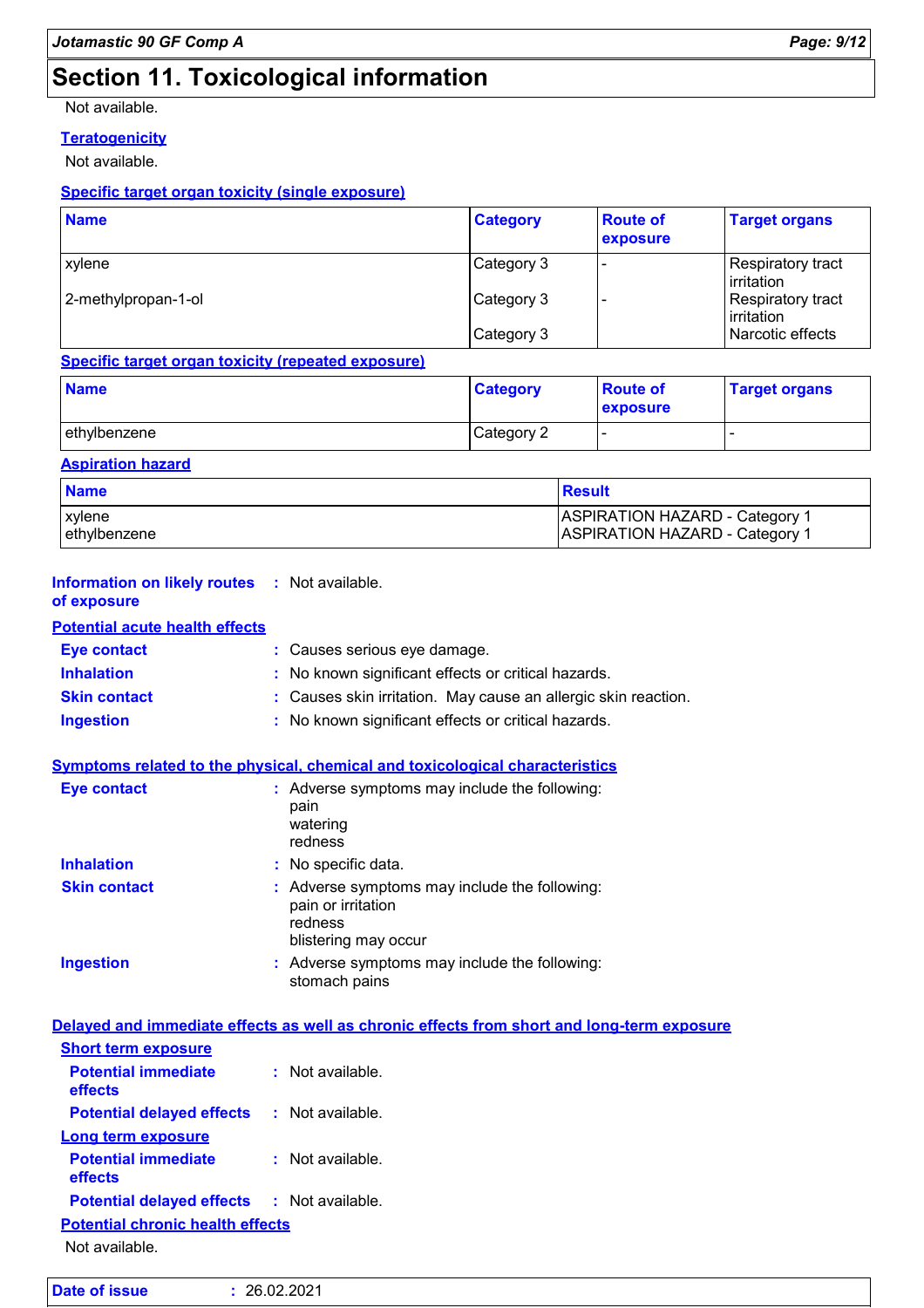| <b>General</b>               | : Once sensitized, a severe allergic reaction may occur when subsequently exposed<br>to very low levels. |
|------------------------------|----------------------------------------------------------------------------------------------------------|
| <b>Carcinogenicity</b>       | : Suspected of causing cancer. Risk of cancer depends on duration and level of<br>exposure.              |
| <b>Mutagenicity</b>          | : No known significant effects or critical hazards.                                                      |
| <b>Teratogenicity</b>        | : No known significant effects or critical hazards.                                                      |
| <b>Developmental effects</b> | : No known significant effects or critical hazards.                                                      |
| <b>Fertility effects</b>     | : No known significant effects or critical hazards.                                                      |

### **Numerical measures of toxicity**

#### **Acute toxicity estimates**

| <b>Route</b>         | <b>ATE value</b> |
|----------------------|------------------|
| Oral                 | 49200 mg/kg      |
| Dermal               | 19349.16 mg/kg   |
| Inhalation (vapours) | 195.49 mg/l      |

# **Section 12. Ecological information**

| <b>Toxicity</b>                    |                            |                 |  |
|------------------------------------|----------------------------|-----------------|--|
| <b>Result</b>                      | <b>Species</b>             | <b>Exposure</b> |  |
| Acute EC50 1.4 mg/l                | Daphnia                    | 48 hours        |  |
| Acute LC50 3.1 mg/l                | Fish - pimephales promelas | 96 hours        |  |
| Chronic NOEC 0.3 mg/l              | Fish                       | 21 days         |  |
| Chronic NOEC 4000 µg/l Fresh water | Daphnia - Daphnia magna    | 21 days         |  |
| Acute EC50 7.2 mg/l                | Algae                      | 48 hours        |  |
| Acute EC50 2.93 mg/l               | Daphnia                    | 48 hours        |  |
| Acute LC50 4.2 mg/l                | Fish                       | 96 hours        |  |
| Acute EC50 100 mg/l                | Algae                      | 72 hours        |  |
| Acute EC50 54 mg/l                 | Daphnia                    | 48 hours        |  |
| Acute LC50 25.8 mg/l               | Fish                       | 96 hours        |  |
|                                    |                            |                 |  |

#### **Persistence/degradability**

| <b>Product/ingredient name</b> | <b>Aquatic half-life</b> | <b>Photolysis</b> | <b>Biodegradability</b> |
|--------------------------------|--------------------------|-------------------|-------------------------|
| epoxy resin (MW $\leq$ 700)    |                          |                   | Not readily             |
| <b>xylene</b>                  |                          |                   | Readily                 |
| I benzvl alcohol               |                          |                   | Readily                 |
| ethylbenzene                   |                          |                   | Readily                 |

#### **Bioaccumulative potential**

| <b>Product/ingredient name</b> | $LogP_{ow}$  | <b>BCF</b>  | <b>Potential</b> |
|--------------------------------|--------------|-------------|------------------|
| epoxy resin (MW $\leq$ 700)    | 2.64 to 3.78 | 31          | low              |
| xylene                         | 3.12         | 8.1 to 25.9 | low              |
| hydrocarbons,                  | 3.627        |             | low              |
| C9-unsaturated, polymerized    |              |             |                  |
| 2-methylpropan-1-ol            |              |             | low              |
| benzyl alcohol                 | 10.87        | < 100       | low              |
| ethylbenzene                   | 3.6          |             | low              |
| Phenol, methylstyrenated       | 3.627        |             | low              |

#### **Mobility in soil**

**Soil/water partition coefficient (KOC)**

**:** Not available.

| <b>Date of issue</b> | : 26.02.2021 |
|----------------------|--------------|
|----------------------|--------------|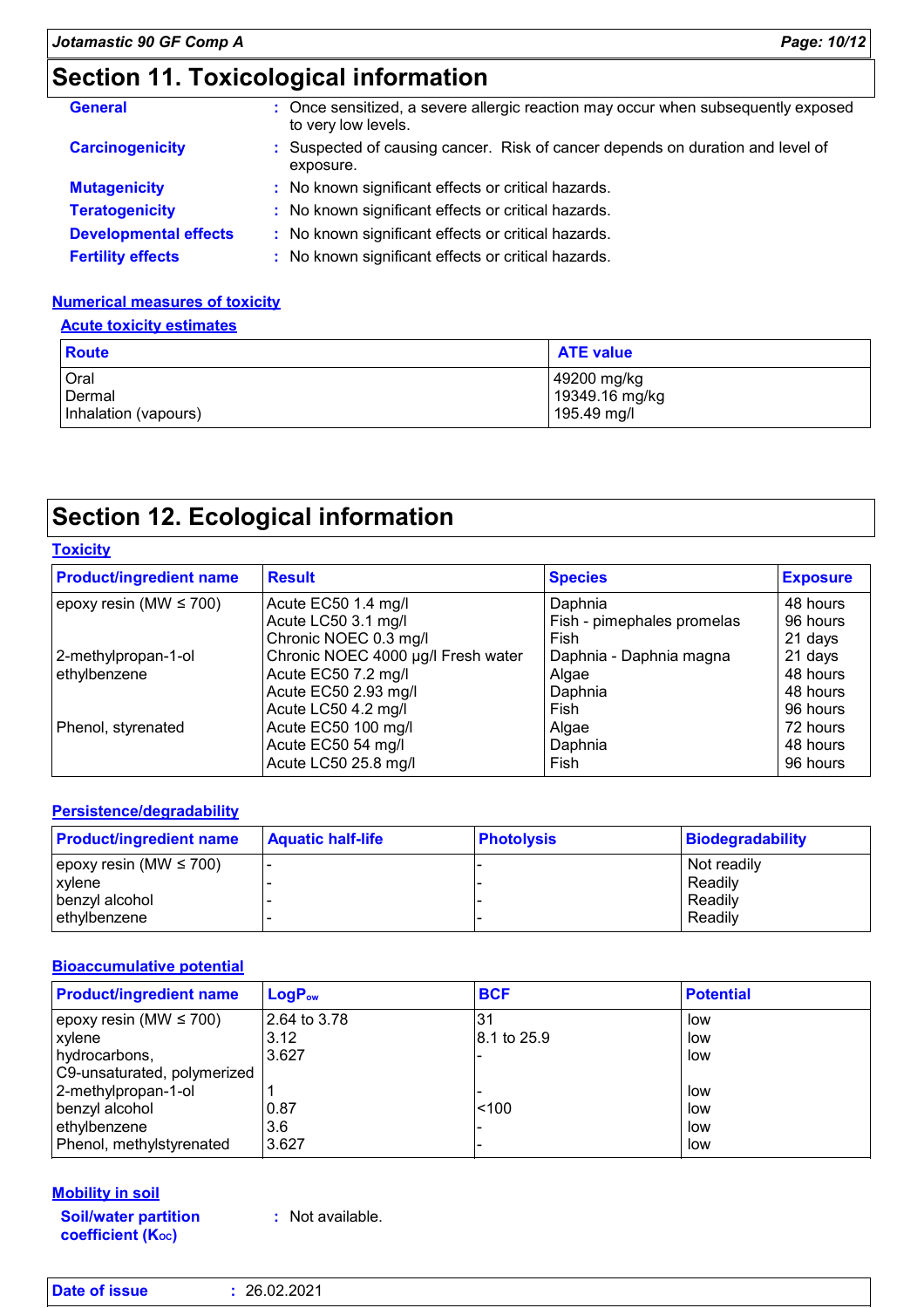# **Section 12. Ecological information**

**Other adverse effects** : No known significant effects or critical hazards.

### **Section 13. Disposal considerations**

The generation of waste should be avoided or minimised wherever possible. Disposal of this product, solutions and any by-products should at all times comply with the requirements of environmental protection and waste disposal legislation and any regional local authority requirements. Dispose of surplus and nonrecyclable products via a licensed waste disposal contractor. Waste should not be disposed of untreated to the sewer unless fully compliant with the requirements of all authorities with jurisdiction. Waste packaging should be recycled. Incineration or landfill should only be considered when recycling is not feasible. This material and its container must be disposed of in a safe way. Care should be taken when handling emptied containers that have not been cleaned or rinsed out. Empty containers or liners may retain some product residues. Vapour from product residues may create a highly flammable or explosive atmosphere inside the container. Do not cut, weld or grind used containers unless they have been cleaned thoroughly internally. Avoid dispersal of spilt material and runoff and contact with soil, waterways, drains and sewers. **Disposal methods :**

### **Section 14. Transport information**

**Transport within user's premises:** always transport in closed containers that are upright and secure. Ensure that persons transporting the product know what to do in the event of an accident or spillage.

|                                           | <b>UN</b>                                                                                                                                                                                                                       | <b>IMDG</b>                                                                                                                                                                                                                     | <b>IATA</b>                                                                                                                                                                                                                            |
|-------------------------------------------|---------------------------------------------------------------------------------------------------------------------------------------------------------------------------------------------------------------------------------|---------------------------------------------------------------------------------------------------------------------------------------------------------------------------------------------------------------------------------|----------------------------------------------------------------------------------------------------------------------------------------------------------------------------------------------------------------------------------------|
| <b>UN number</b>                          | <b>UN1263</b>                                                                                                                                                                                                                   | <b>UN1263</b>                                                                                                                                                                                                                   | <b>UN1263</b>                                                                                                                                                                                                                          |
| <b>UN proper</b><br>shipping name         | Paint                                                                                                                                                                                                                           | Paint                                                                                                                                                                                                                           | Paint                                                                                                                                                                                                                                  |
| <b>Transport hazard</b><br>class(es)      | 3                                                                                                                                                                                                                               | 3                                                                                                                                                                                                                               | 3                                                                                                                                                                                                                                      |
| <b>Packing group</b>                      | III                                                                                                                                                                                                                             | Ш                                                                                                                                                                                                                               | III                                                                                                                                                                                                                                    |
| <b>Environmental</b><br>hazards           | No.                                                                                                                                                                                                                             | No.                                                                                                                                                                                                                             | No.                                                                                                                                                                                                                                    |
| <b>Special</b><br>precautions for<br>user | Transport within user's<br>premises: always transport in<br>closed containers that are<br>upright and secure. Ensure<br>that persons transporting the<br>product know what to do in the<br>event of an accident or<br>spillage. | Transport within user's<br>premises: always transport in<br>closed containers that are<br>upright and secure. Ensure<br>that persons transporting the<br>product know what to do in the<br>event of an accident or<br>spillage. | <b>Transport within user's</b><br>premises: always transport in<br>closed containers that are<br>upright and secure. Ensure<br>that persons transporting the<br>product know what to do in the<br>event of an accident or<br>spillage. |
| <b>Additional</b><br><b>information</b>   |                                                                                                                                                                                                                                 | <b>Emergency schedules F-E,</b><br>S-E                                                                                                                                                                                          |                                                                                                                                                                                                                                        |
| <b>ADR / RID</b>                          | : Tunnel restriction code: (D/E)<br>Hazard identification number: 30                                                                                                                                                            | ADR/RID: Viscous substance. Not restricted, ref. chapter 2.2.3.1.5 (applicable to receptacles <                                                                                                                                 |                                                                                                                                                                                                                                        |
| <b>IMDG</b>                               | 450 litre capacity).<br>IMDG: Viscous substance. Transport in accordance with paragraph 2.3.2.5 (applicable to<br>receptacles $\leq$ 450 litre capacity).                                                                       |                                                                                                                                                                                                                                 |                                                                                                                                                                                                                                        |